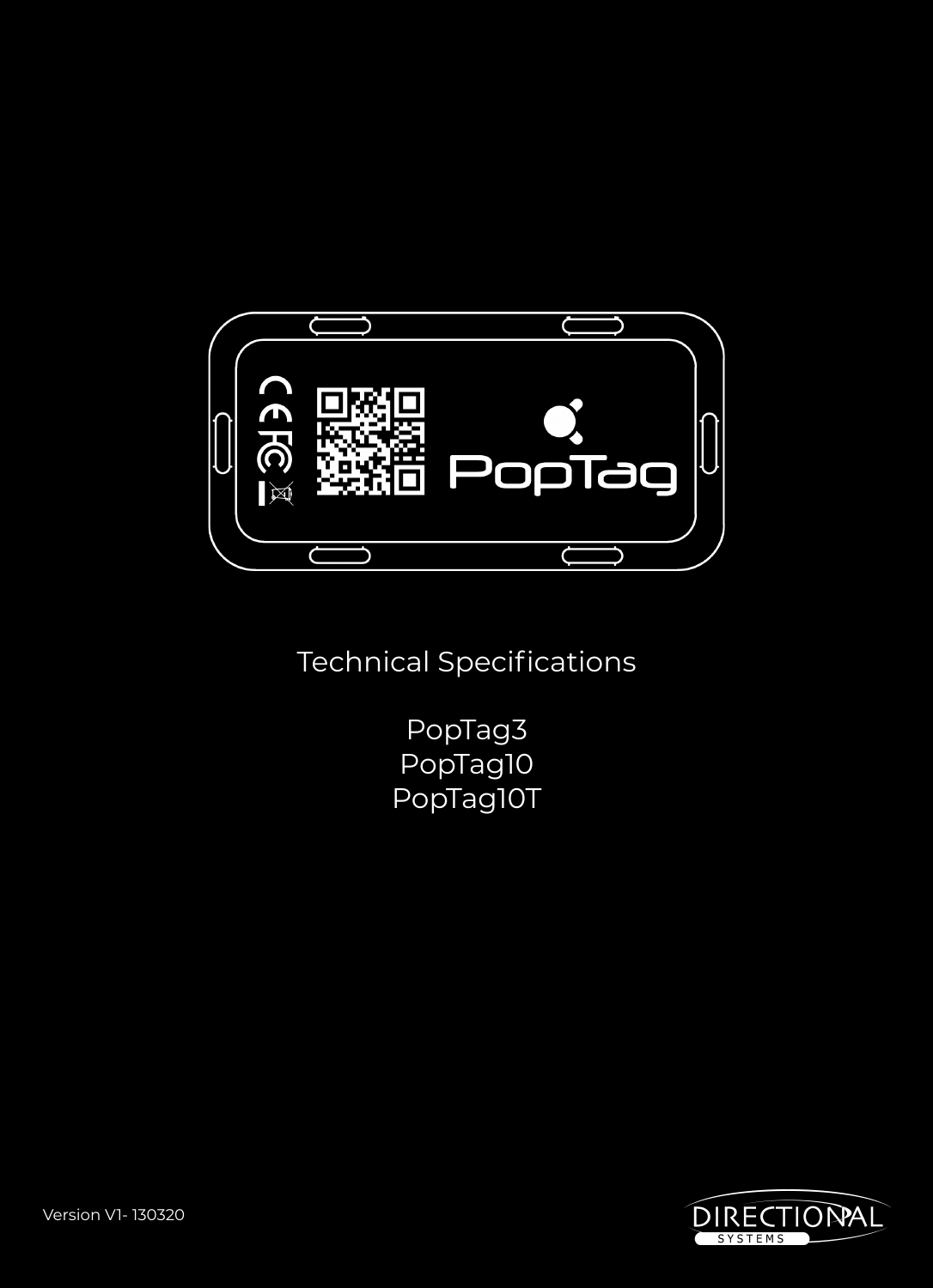





Fig2. PopTag3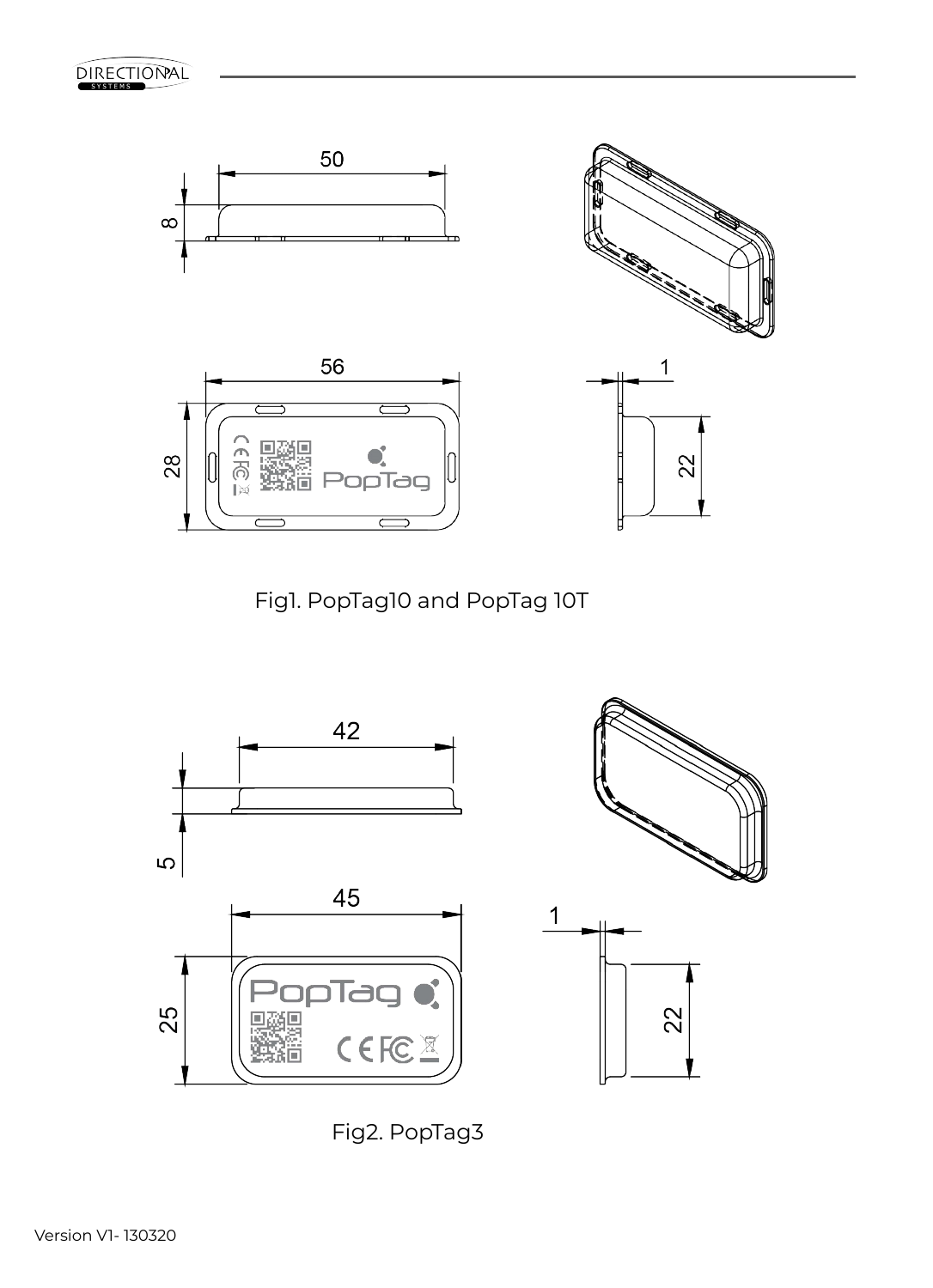# PopTag10T

MATERIAL Cabinet Material: ABS Polylac - PA-757(+) Flame retardant

TEMPERATURE Temperature Sense Range and working temperature -20 to +65 degrees **Celsius** Accuracy +/-  $\uparrow$  C

CONNECTIVITY BLE 4.2 Compliant Usable distances: Quiet RF Background 100m Medium RF Background 80m Noisy RF Background 30m BLE 5.0 Compliant BLE 5.0 using LE coded PHY, S8 mode Quiet RF Background up to 500m

**BATTERY** 

Battery-life guaranteed for 6 years (up to 10 years anticipated) Same current consumption for both BLE 4.2 and 5.0 LE coded PHY *When used at low temperature, the battery life will be impacted*

PROTECTION Water/dust resistant IP67 EMBEDDED CODE GATT Protocol LE Coded PHY Modulation Device MAC & Serial Number QR Coded

**CERTIFICATION** CE/FCC/WEEE RoHS Certified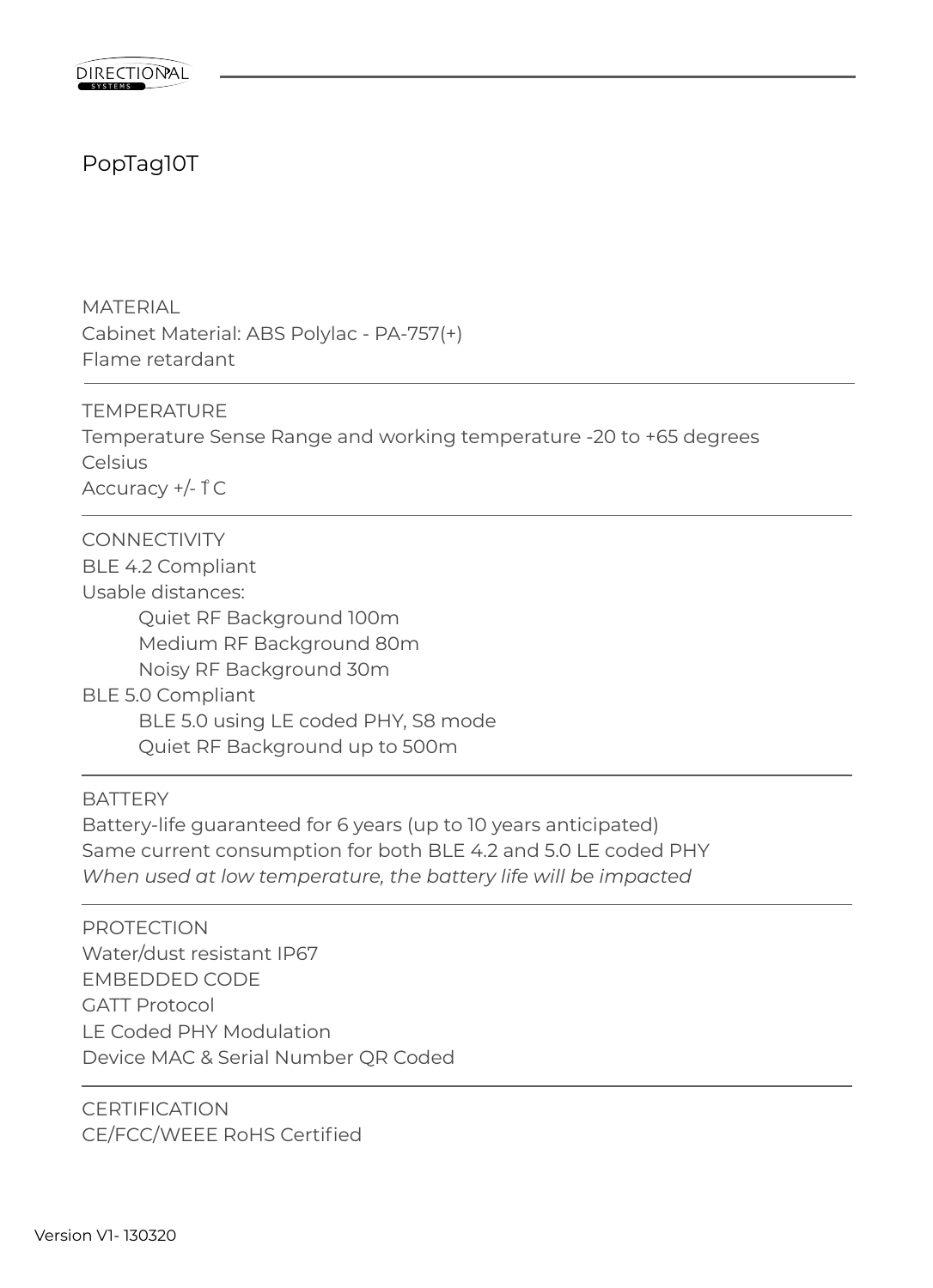## PopTag10

MATERIAL Cabinet Material: ABS Polylac - PA-757(+) Flame retardant

CONNECTIVITY BLE 4.2 Compliant Usable distances: Quiet RF Background 100m Medium RF Background 80m Noisy RF Background 30m BLE 5.0 Compliant BLE 5.0 using LE coded PHY, S8 mode Quiet RF Background up to 500m

BATTERY Battery-life guaranteed for 6 years (up to 10 years anticipated) Same current consumption for both BLE 4.2 and 5.0 LE coded PHY

PROTECTION Water/dust resistant IP67

EMBEDDED CODE GATT Protocol LE Coded PHY Modulation Device MAC & Serial Number QR Coded

TEMPERATURE Working Temperature -20° to +65° Celsius

**CERTIFICATION** CE/FCC/WEEE RoHS Certified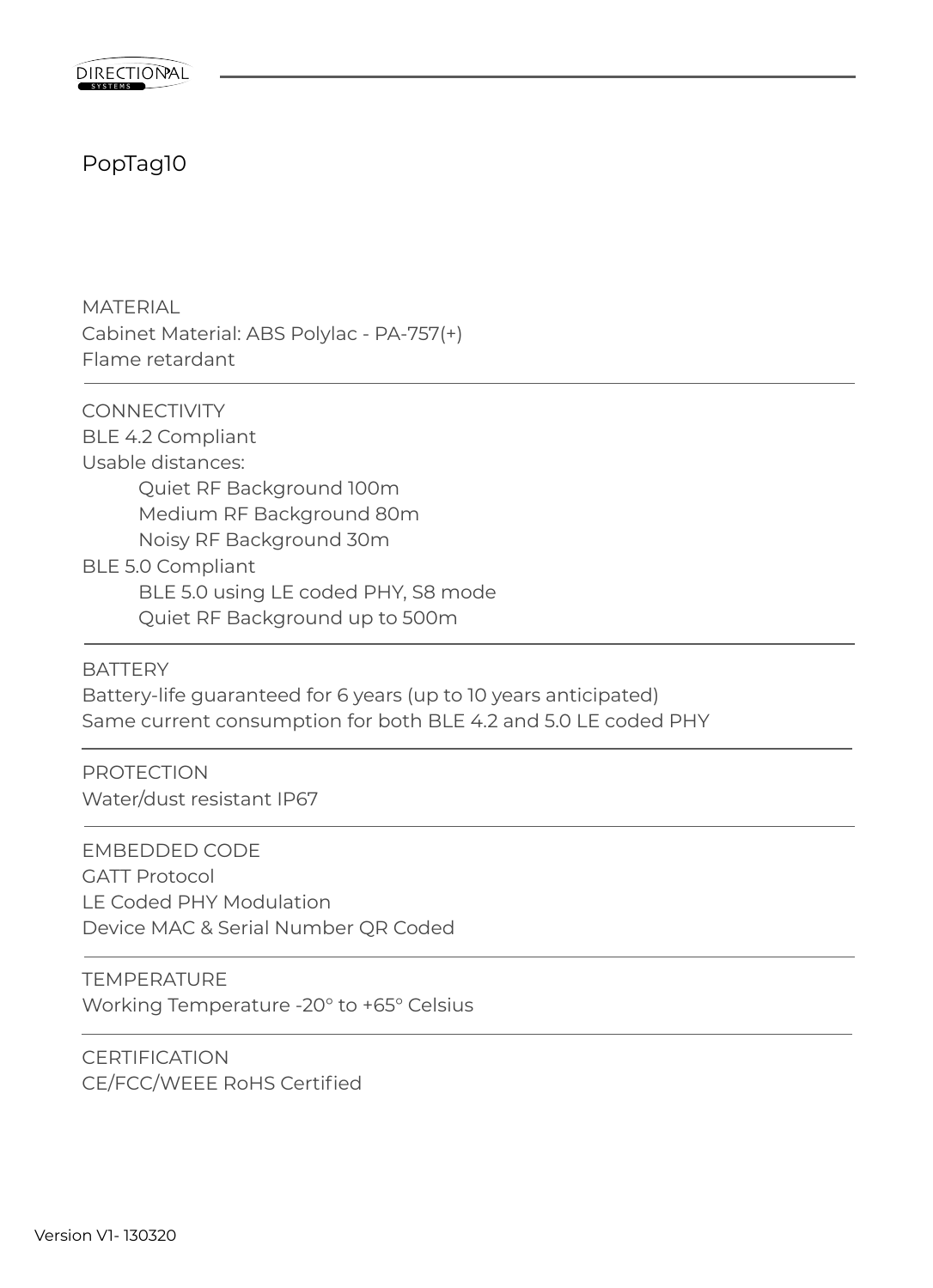

#### PopTag3

MATERIAL Cabinet Material: ABS Polylac - PA-757(+) Flame retardant

CONNECTIVITY BLE 4.2 Compliant Usable distances: Quiet RF Background 100m Medium RF Background 80m Noisy RF Background 30m BLE 5.0 Compliant BLE 5.0 using LE coded PHY, S8 mode Quiet RF Background up to 500m

BATTERY Battery-life guaranteed for 3 years (up to 5 years anticipated) Same current consumption for both BLE 4.2 and 5.0 LE coded PHY

PROTECTION Water/dust resistant IP67

EMBEDDED CODE GATT Protocol LE Coded PHY Modulation Device MAC & Serial Number QR Coded

TEMPERATURE Working Temperature -20° to +65° Celsius

**CERTIFICATION** CE/FCC/WEEE RoHS Certified